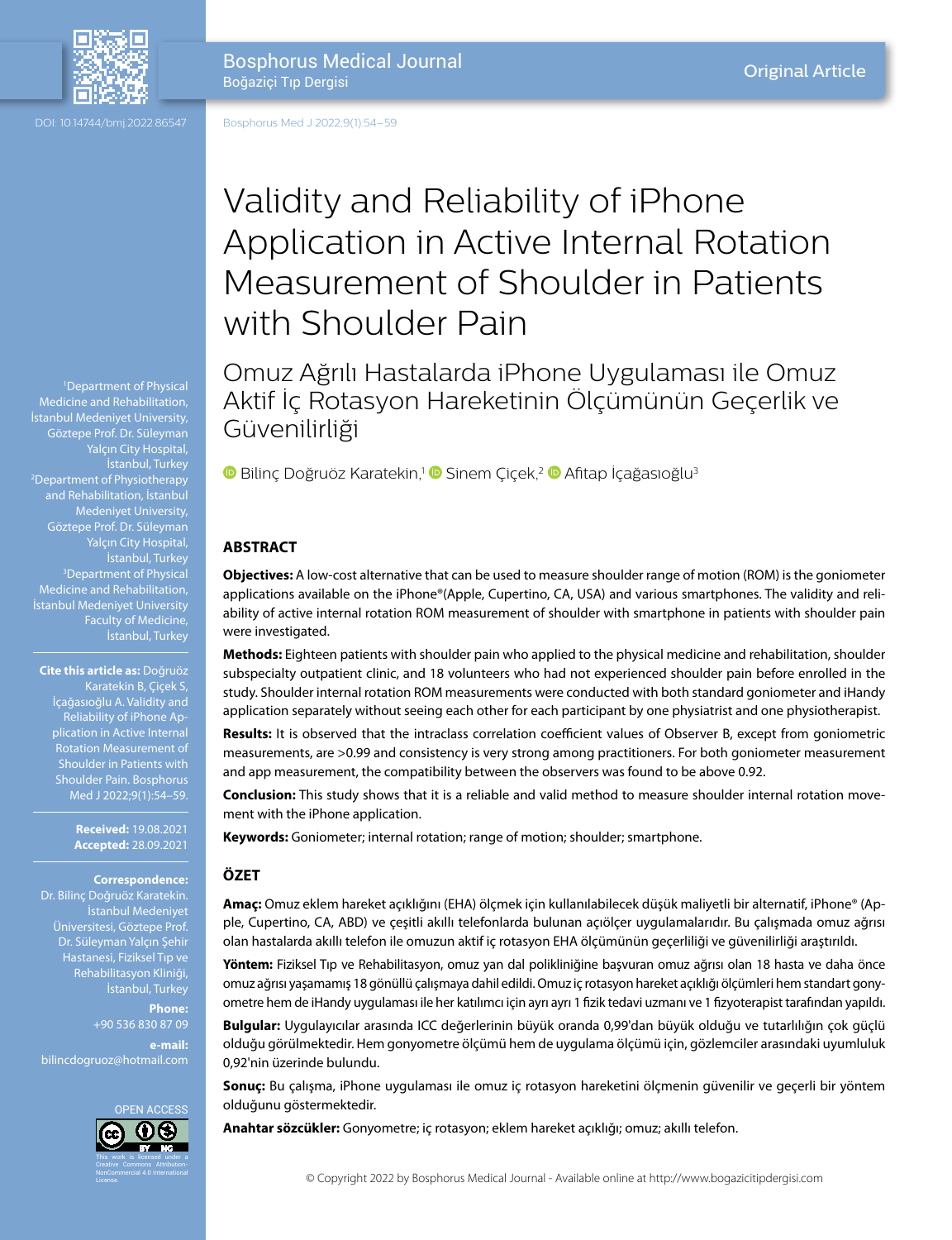**Health technology is a rapidly progressing field. Since 2010, smart applications aimed at improving health** have been used on smart phones with the support of healthcare professionals or individual themselves. Google Android and Apple IOS, which have the application market, are expressed as two operating systems whose mobile quality and success are undeniable. These markets contribute to the development of new and potential research and development areas such as m-health applications.[1] In addition to the promoting the individual's own health, health-care professionals have also started to use these applications in diagnosis and treatment follow-up.

As a physiatrist, rheumatologist, or sports medicine physician, range of motion (ROM) measurement is one of the most essential and irreplaceable measurements in patient diagnosis and follow-up. Especially, for the glenohumeral joint, the most mobile joint in the human body, allowing flexion, extension, abduction, adduction, internal and external rotation movements, accurate, and reliable measurement of ROM is vital for monitoring physical and functional evaluation of the shoulder joint, as well as monitoring progress and recovery after surgery or non-operative management of shoulder pathology.[2]

Manual goniometer, which is one of the most widely used methods to evaluate ROM, was used for the first time during the First World War.[3] Until now, ROM has been measured by different methods such as digital goniometer, [4] digital inclinometer,  $[5]$  visual estimation method,  $[6]$  and other devices such as 3D gyroscope<sup>[7]</sup> or Kinect system.<sup>[8]</sup>

A low-cost alternative that can be used to measure shoulder ROM is the goniometer applications available on the iPhone (Apple, Cupertino, CA, USA) and various smartphones. These applications allow the user to accurately measure realtime angular changes and degrees of deviation.

There are validity and reliability studies about smartphone applications used for shoulder ROM measurement in the literature.<sup>[9-11]</sup> However, the most of these studies focus on external rotation and abduction. Glenohumeral internal rotation deficit is a common condition in athletes, especially in throwing athletes. In these patients, accurate measurement of shoulder internal rotation ROM is important during the rehabilitation process.

In our study, the validity and reliability of active internal rotation ROM measurement of shoulder with smartphone in patients with shoulder pain were investigated.



Figure 1. Measurement of shoulder internal rotation with iHandy application.

## **Methods**

Eighteen patients with shoulder pain who applied to the physical medicine and rehabilitation, shoulder subspecialty outpatient clinic who agreed to participate in the study, and 18 volunteers who had not experienced shoulder pain before enrolled in the study. Participant age range was determined as 40–70 years. Research ethics approval was obtained from our university Ethics Committee (Approval Decision No: 2018/0200). All patients or their caregivers gave written informed consent.

In this study, the iPhone® 6S model (iPhone® is a trademark of Apple Inc, Cupertino, California) with the application of iHandy© (iHandySoft, Inc, New York, New York) was used. All iPhones used the same operating software version that was not updated during the data collection period. The IHandy<sup>®</sup> app is a free app with a visual display similar to that of the digital inclinometer in terms of digital size. In this study, due to its prevalence in the literature and its use in clinics, manual goniometer (gold standard) was chosen to be compared with this iPhone application.

The participants were asked to lie on the bed in supine position with shoulder to be measured at the edge of the bed. The measured shoulder was positioned at 90° abduction, 90° elbow flexion, and forearm at neutral position. A small towel was placed under the humerus to bring the elbow and glenohumeral joint to the same level. The participant was asked to bring the wrist closer to the bed in the direction of the little finger and was measured at the angle that the shoulder could not move without lifting the arm (Fig. 1). While measuring with goniometer, the pivot point of the goniometer was placed on the olecranon, the immobile rod of the goniometer was kept parallel to the bed, while the moving rod was kept parallel to the ulna; the angle was recorded at the end point of the movement. In the measurement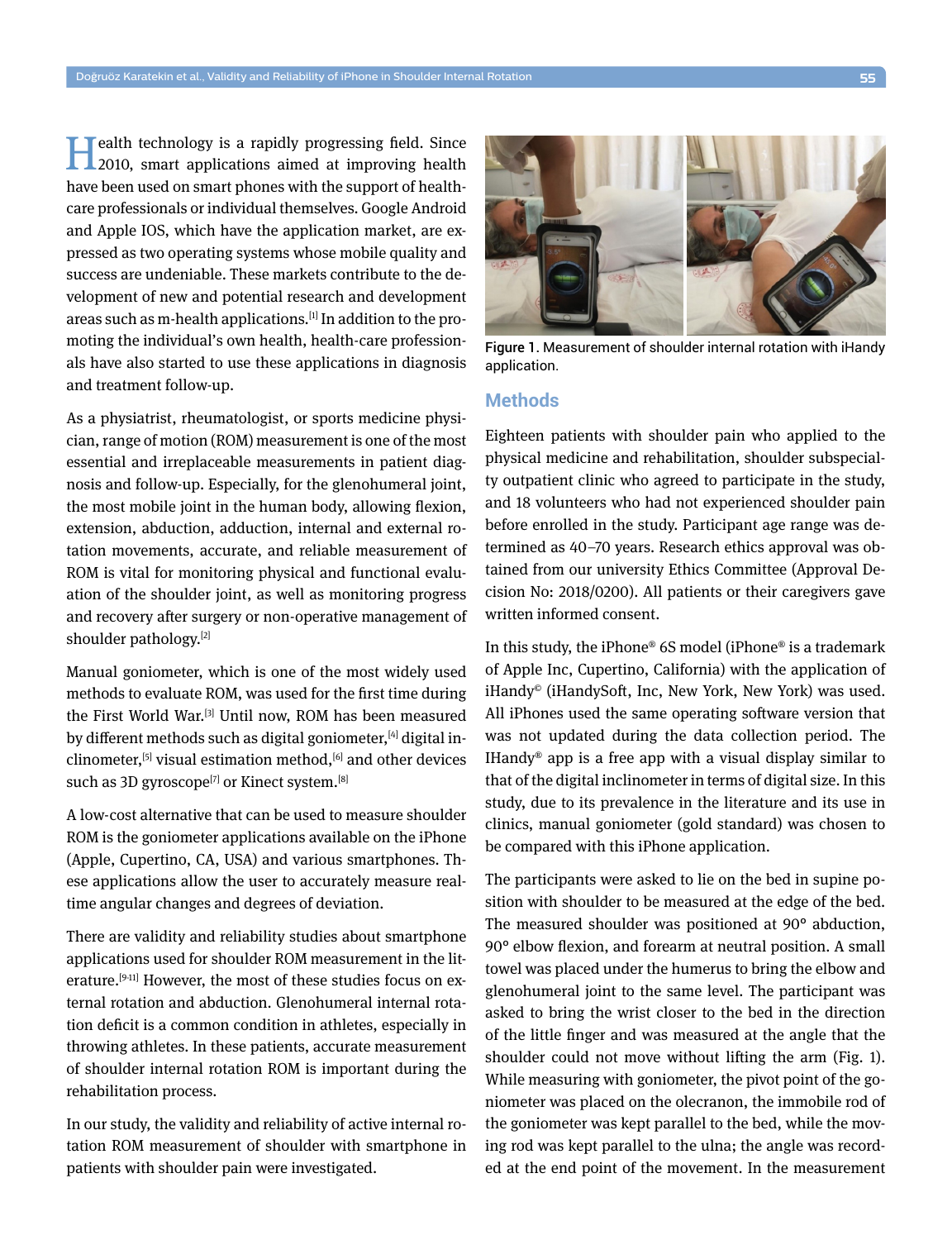| Table 1. Demographics characteristics of the participants |                              |                              |      |  |  |
|-----------------------------------------------------------|------------------------------|------------------------------|------|--|--|
|                                                           | Patient group<br>$(n=18)(%)$ | Control group<br>$(n=18)(%)$ | p    |  |  |
| Gender (F/M) <sup>a</sup>                                 | 15/3(83.3)/(16.7)            | 14/4 (77.8)/(22.2)           | 0.67 |  |  |
| Marital status (married/single) <sup>a</sup>              | 14/4 (77.8)/(22.2)           | 15/3(83.3)/(16.7)            | 0.67 |  |  |
| Age (year)b,c                                             | $58.17 \pm 7.32/61$ (45-66)  | $54.61 \pm 5.32/54.5(46-64)$ | 0.09 |  |  |
| Height (cm)b,c                                            | 161.56±6.18/160 (150-175)    | 160.94±8.38/160.5 (150-180)  | 0.68 |  |  |
| Weight (kg)b,c                                            | 78.61±12.09/79 (56-100)      | 69.11±15.79/63 (49-105)      | 0.06 |  |  |

F: Female; M: Male; a: Number of cases (percent); b: Mean±tandard deviation; c: Median (minimum–maximum).

| Table 2. Average and standard deviation values of the<br>measurements (n=36) |             |            |                   |             |  |
|------------------------------------------------------------------------------|-------------|------------|-------------------|-------------|--|
|                                                                              | Observer A  |            | <b>Observer B</b> |             |  |
|                                                                              | Goniometer  | App        | Goniometer        | App         |  |
| 1 week                                                                       | 61 48+10 09 | 61 87+9 98 | 62 09+11 41       | 61 73+10 00 |  |
| 2 week                                                                       | $6230+993$  | $6220+992$ | $6195+973$        | 62 27 + 974 |  |

made with the application, the phone was held parallel to the ulna and the value displayed on the screen was recorded. The participant was asked to repeat the movement if his/ her shoulder lift up of bed, straightened his/her elbow, or did anything that would disrupt her movement pattern.

Each measurement was repeated 3 times; and after 2 weeks, the control measurements were made by repeating 3 times. Measurements were conducted separately in different cabinets without seeing each other for each participant by one physical medicine and rehabilitation specialist and one physiotherapist. The measurements were recorded in separate locations until all participants were completed.

## **Statistical Analysis**

Statistical analysis of the data was done using SPSS 25.0 package program (IBM, Chicago, IL). All descriptive statistics of the measurements are presented as mean±standard deviation and median (minimum-maximum). Frequency values (number of cases) for categorical variables are shown together with their percentages. Study, intra-observer and inter-observer reliability of measurements made at two different times by two different practitioners, was tested using a two-way mixed model with an in-class correlation coefficient (intraclass correlation coefficient [ICC]). The confidence interval for the in-class correlation coefficient was determined as 95%, and the results were presented as the correlation coefficient (GA: Sublimit-upper limit). Statistical significance level was determined as p<0.05 for all analyzes.

Table 3. Intra-observer and inter-observer reliability results (ICC and 95% CI)

|                      | <b>Goniometer</b>      | App                    |
|----------------------|------------------------|------------------------|
| Intra-observer (A)   | $0.991(0.983 - 0.996)$ | $0.996(0.992 - 0.998)$ |
| Intra-observer (B)   | $0.872(0.764 - 0.933)$ | $0.995(0.989 - 0.997)$ |
| Inter-observer (A/B) | $0.927(0.882 - 0.958)$ | $0.995(0.991 - 0.997)$ |
|                      |                        |                        |

ICC: Intraclass correlation coefficient; IC: Confidence interval.

## **Results**

A total of 36 people, 29 female (80.6%) and 7 male (19.4%), participated in the study. The demographics of the participants are shown in Table 1.

There was no statistical difference in gender, marital status, age, weight, and height parameters between the patient and control groups. The mean and standard deviation values of the measurements made by the two observers in the  $1<sup>st</sup>$  and  $2<sup>nd</sup>$  weeks are shown in Table 2. Test – retest reliability was calculated for the Observer A and the Observer B for the interobserver reliability. It is observed that the ICC (in-class correlation coefficient) values of Observer B, except from goniometric measurements, are greater than 0.99 and consistency is very strong among practitioners. Inter-observers' reliability was determined by in-class correlation coefficient values. For both goniometer measurement and app measurement, the compatibility between the observers was found to be above 0.92. In Table 3, intraclass and interclass correlation coefficient values are presented with 95% confidence interval.

The validity of the application was examined through the relationship of goniometer and application. According to the correlation coefficient values, goniometer and iHandy application are observed to have a strong relationship (ICC=0.928 and GA=0.884–0.995).

In the first measurements between Observer A and Observer B, both t  $(35)=-0.66$ , p=0.51 in the goniometer and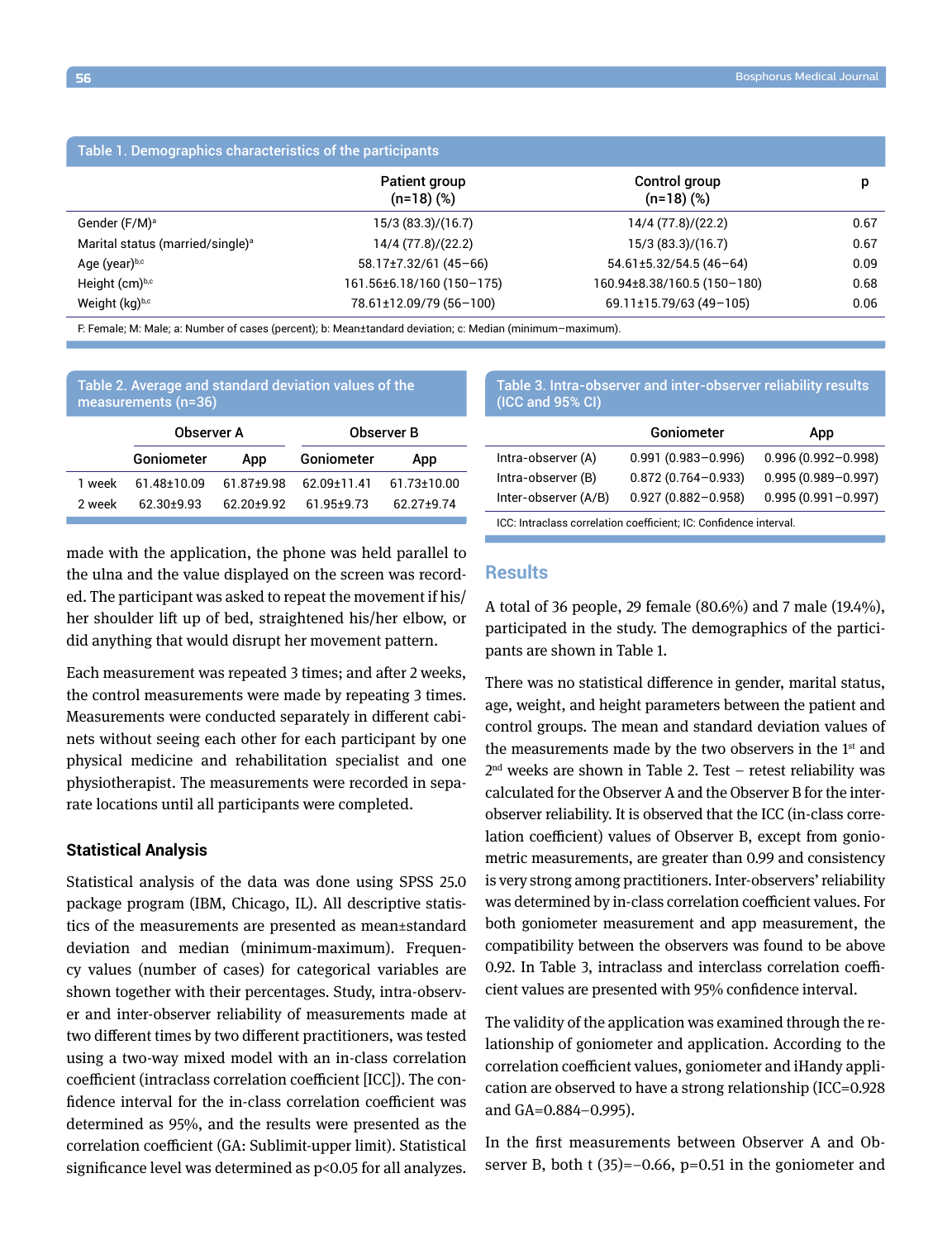

Figure 2. (1 and 2) measurements of observer A and B of **(a)** goniometer **(b)** smartphone.



Figure 3. Smartphone and goniometer measurements of observer A and B of **(a)** one measurement **(b)** two measurement.

t (35)=0.86, p=0.40 in the app. No statistically significant difference was found. The scatterdot charts below demonstrate the relationships between measurements visually based on correlation values (Fig. 2, 3).

# **Discussion**

Integrating smartphones into clinical applications can be quite practical and economical, but it is important to test their validity and reliability before using them. Studies in the literature for these applications are quite limited and inadequate.

In this study, it was seen that active shoulder internal rotation measurement made with the iPhone application can be a reliable and valid alternative to the standard goniometer. In the study of Cuesta-Vargas et al.<sup>[11]</sup> comparing the measurement of shoulder abduction with a smartphone application and universal goniometer, reliability values between the investigators were found to be better for par-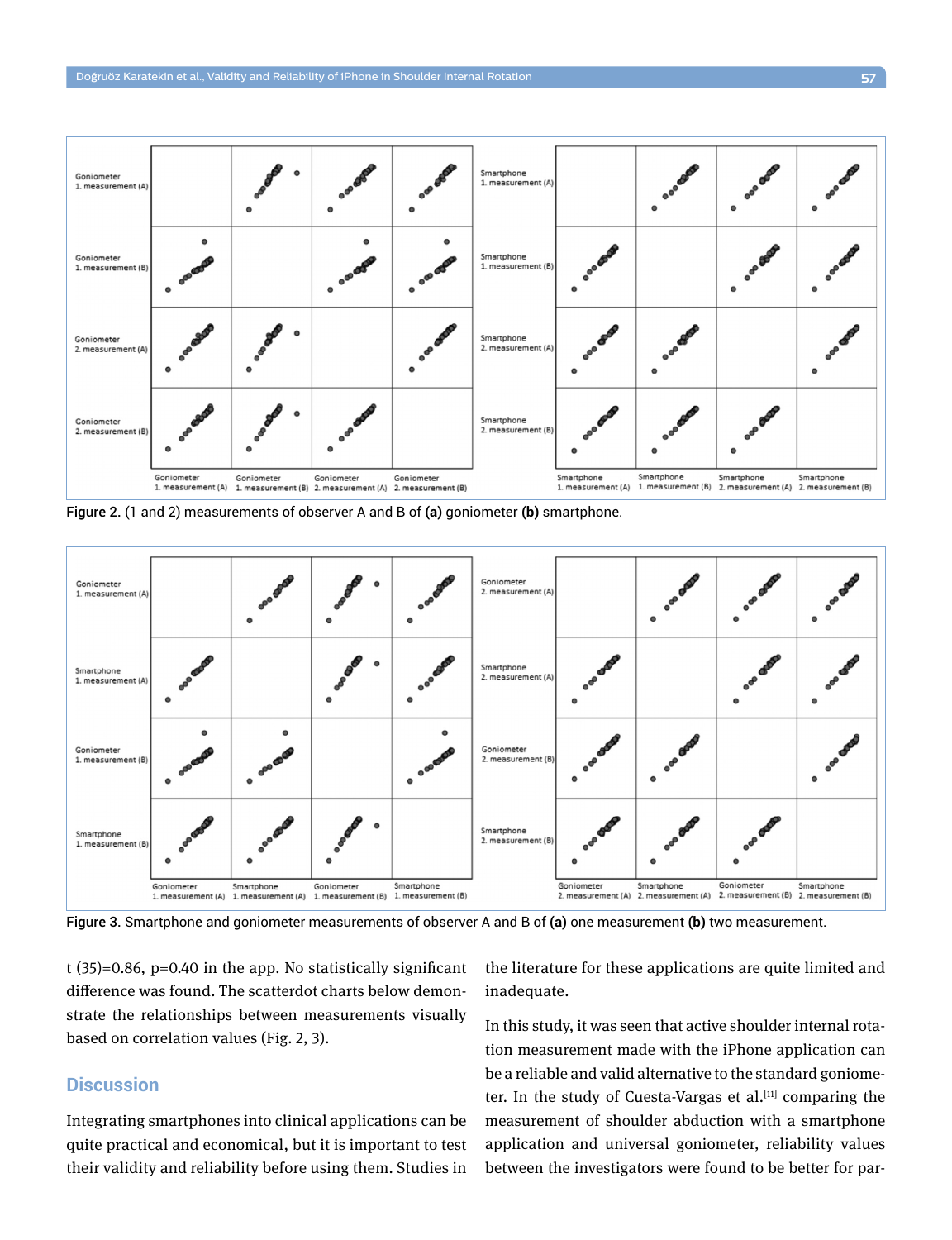ticipants with shoulder pain, but no reliability among the investigators was found for healthy individuals. Pourahmadi et al.<sup>[12]</sup> measured lumbar flexion and extension angles with an iPhone application and an inclonometer and stated that the iPhone application has reliability within and between the investigators (ICC>0.85). Werner et al. $^{[13]}$ in their study first visually predicted the normal joint movements of 24 healthy individuals' bilateral shoulder joints and 15 post-operative patients with shoulder disease, then compared results with a smartphone application and goniometer. In their study, the ICC value of the shoulder internal rotation measurements with goniometer was 0.64, and with the smartphone application was 0.81. Furthermore, Shin et al.<sup>[14]</sup> investigated ROM of shoulder using an inclinometer-based application as compared to goniometer. Both the goniometric and inclinometric measurements showed satisfactory inter-observer reliability except for internal rotation at 90° of abduction, which was <0.7 (range, 0.63–0.68). Despite these last two studies, in our study, both the goniometer and the app measurements among the practitioners were found to be ICC values of 0.92 and reliable. It is seen that the ICC value of the most measurements is >0.99 and the consistency of the practitioners is very strong.

Smartphone goniometer apps are widely available to most smartphone users, giving it an advantage over the standard goniometer or other more sophisticated measuring tools. Furthermore, accessibility of the goniometer is limited to the areas of expertise related to the musculoskeletal system, and in this respect, goniometer applications have the advantage of widespread usability.

Furthermore, a good correlation was observed between a physical medicine and rehabilitation specialist and a physiotherapist, who are the most frequent goniometer users. With the advancement of technology, considering that most people use smartphones, this phone application, which can be used for free, can be considered more attainable compared to the standard goniometer.

### **Limitations**

The results of the study are single-center results and cannot be generalized. In the future studies, it is recommended to conduct studies with larger sample size and equal distribution of age, gender, and body mass index and it is also recommended to evaluate other shoulder movements.

# **Conclusion**

This study shows that iPhone iHandy application showed an excellent reliability and validity in shoulder internal rotation movement measurement compared with standard goniometer. These applications may assist physicians accurate follow-up of patients, obtain a reliable measurement, and also give an opportunity to record measurements and send it to patients. Studies to be carried out with larger samples are important to support the reliability of such applications.

#### **Disclosures**

**Ethics Committee Approval:** The study protocol was approved by the Ethics Committee of Istanbul Medeniyet University Goztepe Training and Research Hospital (date: 30.05.2078, number: 2018/0200).

**Peer-review:** Externally peer-reviewed.

**Conflict of Interest:** None declared.

**Authorship Contributions:** Concept – B.D.K., S.Ç., A.İ.; Design – B.D.K., S.Ç., A.İ.; Supervision – A.İ.; Materials – B.D.K., S.Ç., A.İ.; Data collection and/or processing – B.D.K., S.Ç., A.İ.; Analysis and/or interpretation – B.D.K., S.Ç., A.İ.; Literature search – B.D.K., S.Ç., A.İ.; Writing – B.D.K.; Critical review – A.İ.

## **References**

- 1. Liu C, Zhu Q, Holroyd KA, Seng EK. Status and trends of mobile-health applications for iOS devices: A developer's perspective. J Syst Softw 2011;84:2022–33.
- 2. Muir SW, Corea CL, Beaupre L. Evaluating change in clinical status: Reliability and measures of agreement for the assessment of glenohumeral range of motion. N Am J Sports Phys Ther 2010;5:98–110.
- 3. Boone DC, Azen SP, Lin CM, Spence C, Baron C, Lee L. Reliability of goniometric measurements. Phys Ther 1978;58:1355–60.
- 4. Carey MA, Laird DE, Murray KA, Stevenson JR. Reliability, validity, and clinical usability of a digital goniometer. Work 2010;36:55–66.
- 5. Kolber MJ, Hanney WJ. The reliability and concurrent validity of shoulder mobility measurements using a digital inclinometer and goniometer: A technical report. Int J Sports Phys Ther 2012;7:306–13.
- 6. Terwee CB, de Winter AF, Scholten RJ, Jans MP, Devillé W, van Schaardenburg D, et al. Interobserver reproducibility of the visual estimation of range of motion of the shoulder. Arch Phys Med Rehabil 2005;86:1356–61.
- 7. El-Zayat BF, Efe T, Heidrich A, Anetsmann R, Timmesfeld N, Fuchs-Winkelmann S, et al. Objective assessment, repeatability, and agreement of shoulder ROM with a 3D gyroscope. BMC Musculoskelet Disord 2013;14:72.
- 8. Cuesta-Vargas AI, Galán-Mercant A, Williams JM. The use of inertial sensors system for human motion analysis. Phys Ther Rev 2010;15:462–73.